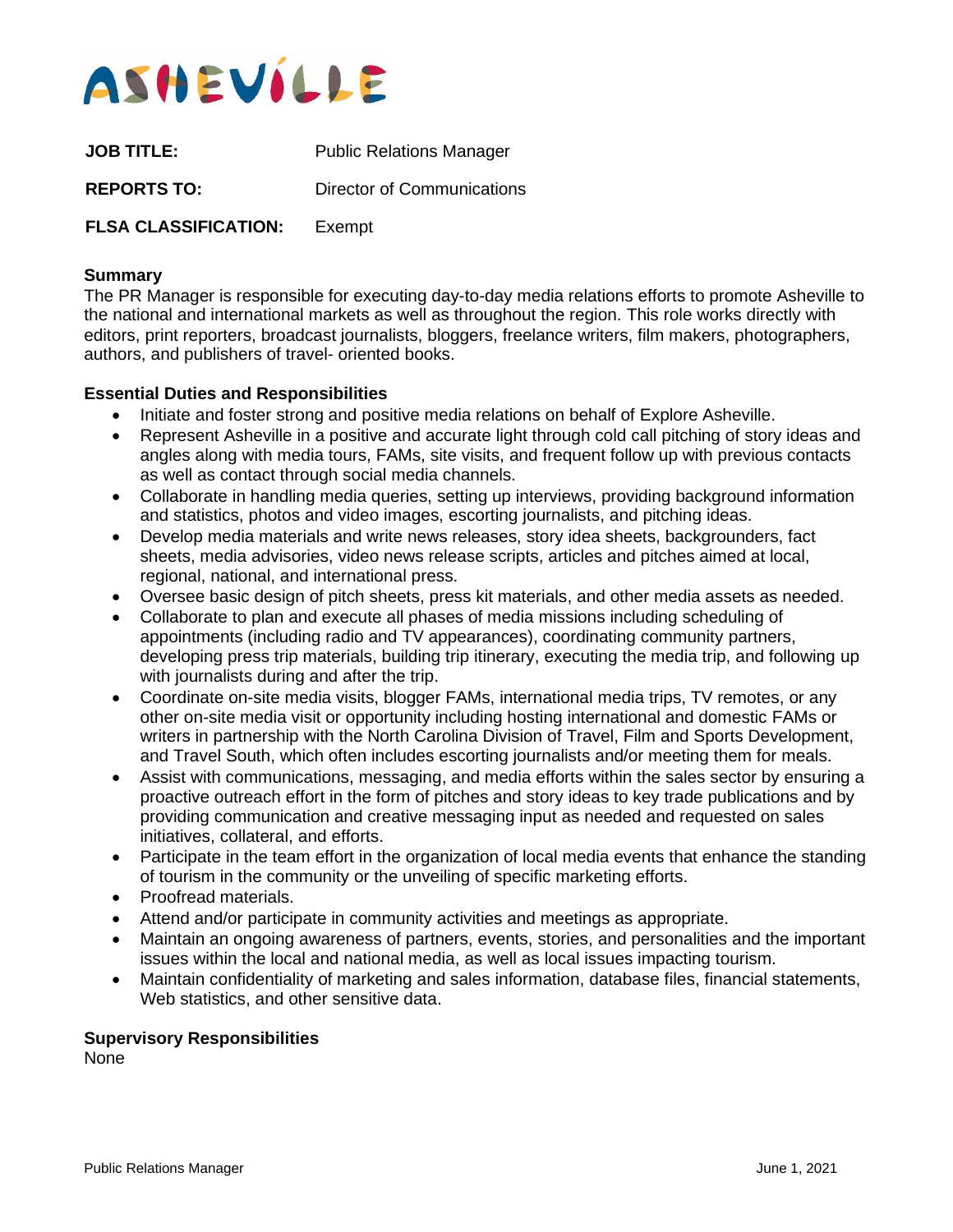# **Other Duties**

This job description is not designed to cover or contain a comprehensive listing of activities, duties or responsibilities that are required of the employee for this job. Duties, responsibilities, and activities may change at any time with or without notice. There may be times where the Public Relations Manager is asked to help other team members with their work, completing tasks outside of this description.

## **Qualifications**

- Bachelor's degree (B.A./B.S.) from a four-year college or university in English, Journalism, or Communications required.
- Minimum of four years of experience in the field of public relations.
- Background in media relations, media pitching, or work within the media is essential.
- Proficiency with Microsoft Office Suite including Word, Excel, and PowerPoint.
- Thorough understanding of AP style required.
- Strong writing and editing skills and a proactive marketing-oriented approach to public relations are critical.
- Media relations and varied experience with all types of writing assignments are the two most important elements of experience needed.
- Ease in both written and oral communications and a thorough understanding of the role of public relations and how it can enhance and complement other marketing elements within the organization are key.
- Experience in social media is beneficial.
- Attention to detail, accuracy, and quality assurance a must.
- Proven commitment to delivering measurable results and achieving established goals.
- Excellent interpersonal, organization, planning, and problem-solving skills.
- Goal-driven with the ability to effectively manage multiple priorities and adhere to deadlines.
- Must be a strategic thinker and a proven self-starter able to support achievement of organizational goals.
- Must be highly organized and detailed-oriented.

## **Working conditions**

The employee may be required to work both inside and outside an office setting, perform regular evening and weekend work, and attend special programs and events. Work may involve public appearances.

## **Physical requirements**

The employee may experience prolonged periods of sitting or standing, speaking, and walking. The employee will routinely be required to stand, walk, reach with hands and arms, talk, and hear. The employee should be able to lift up to 50 pounds.

## **Travel Required**

Up to 25%.